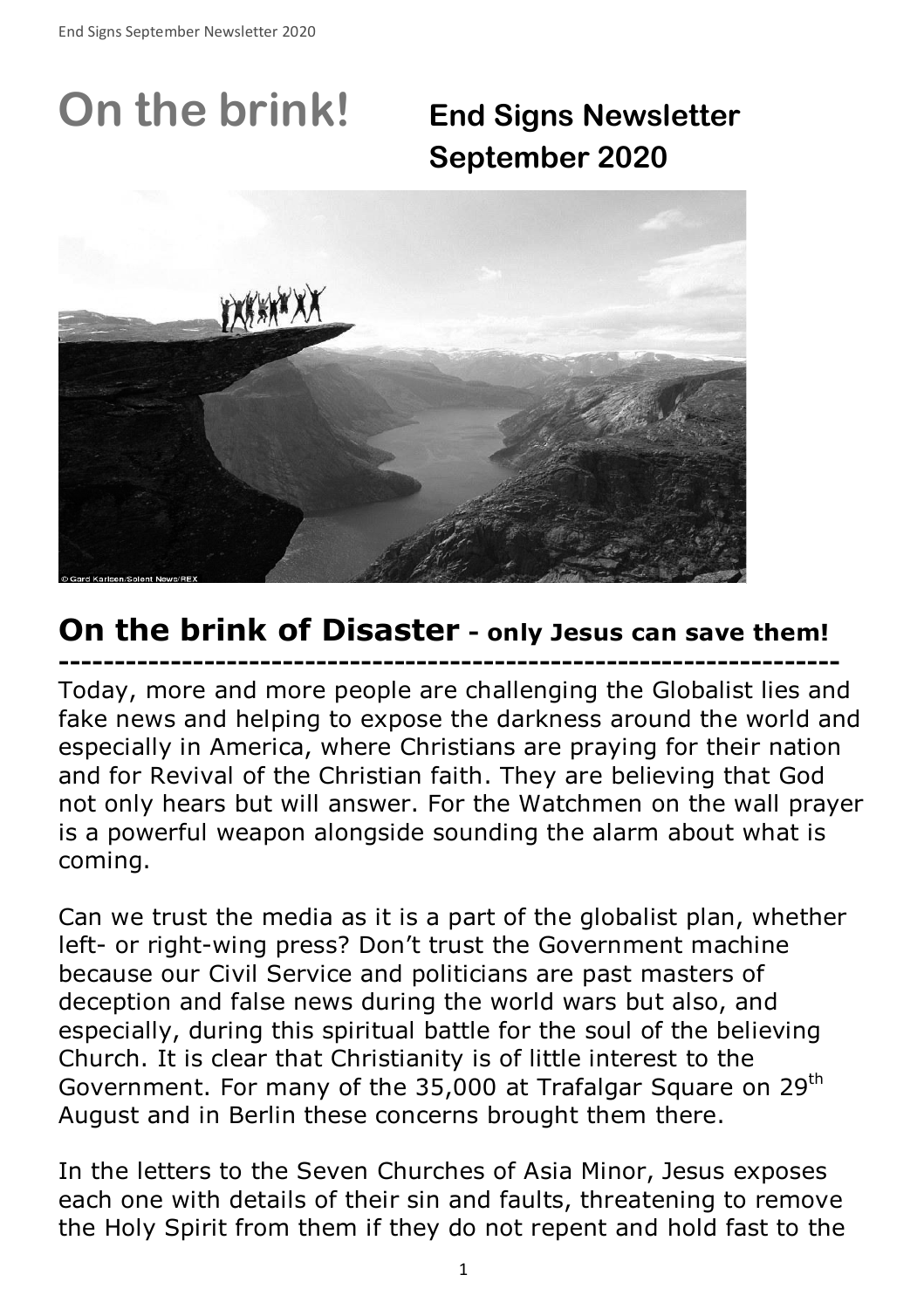gospel. What do you think He would he say to the Church today? Perhaps,

- You have believed the Lies and the 'pseudo-science' that the Government has given throughout the Pandemic and you have bowed the knee to other gods, who have stopped you fulfilling your mandate to make disciples of all nations.
- You have failed to stand up for the Truth about Nursing Homes and kept quiet about the thousands of unnecessary deaths caused by uncaring and deliberate actions by NHS and Government.
- You have worshipped the NHS that has shut wards, been half empty during the Pandemic and consigned over 15,000 to death, illness and pain by cancelling elective treatments, leaving many to die of other infections, illnesses and sickness**.**
- You are watching the world economies fall apart and be consumed by tremendous debts that cannot be repaid and not asked me, the Lord, who owns all the cattle on a thousand hills, and all the silver and gold for help to support all those affected by this man-made virus.
- You continue to worship many other gods and have surrendered your right to the truth and the Holy Spirit by changing your doctrines to fit the will and practice of man in defiance of my laws, teaching and calling.
- You have no power; you make lots of noise in your worship, but my Word and gospel are rarely preached. You are long on Philosophy but short on testimony and witness.

I believe that time is truly short leading up to the Rapture of the Church. I believe that most of the 'Signs of the Times' have now been or are being fulfilled and I can see the dead hand of the antichrist on us and smell his kingdom of lies, evil, deception, fear, theft and death (John 10:10). The key question for us is ARE WE READY?

There is such a need for us to acquaint ourselves with a deeper knowledge of Scripture and the facts about what is happening in the world.

The globalist (antichrist) plan is centred upon the Covid19 pandemic, so let us start with that this month.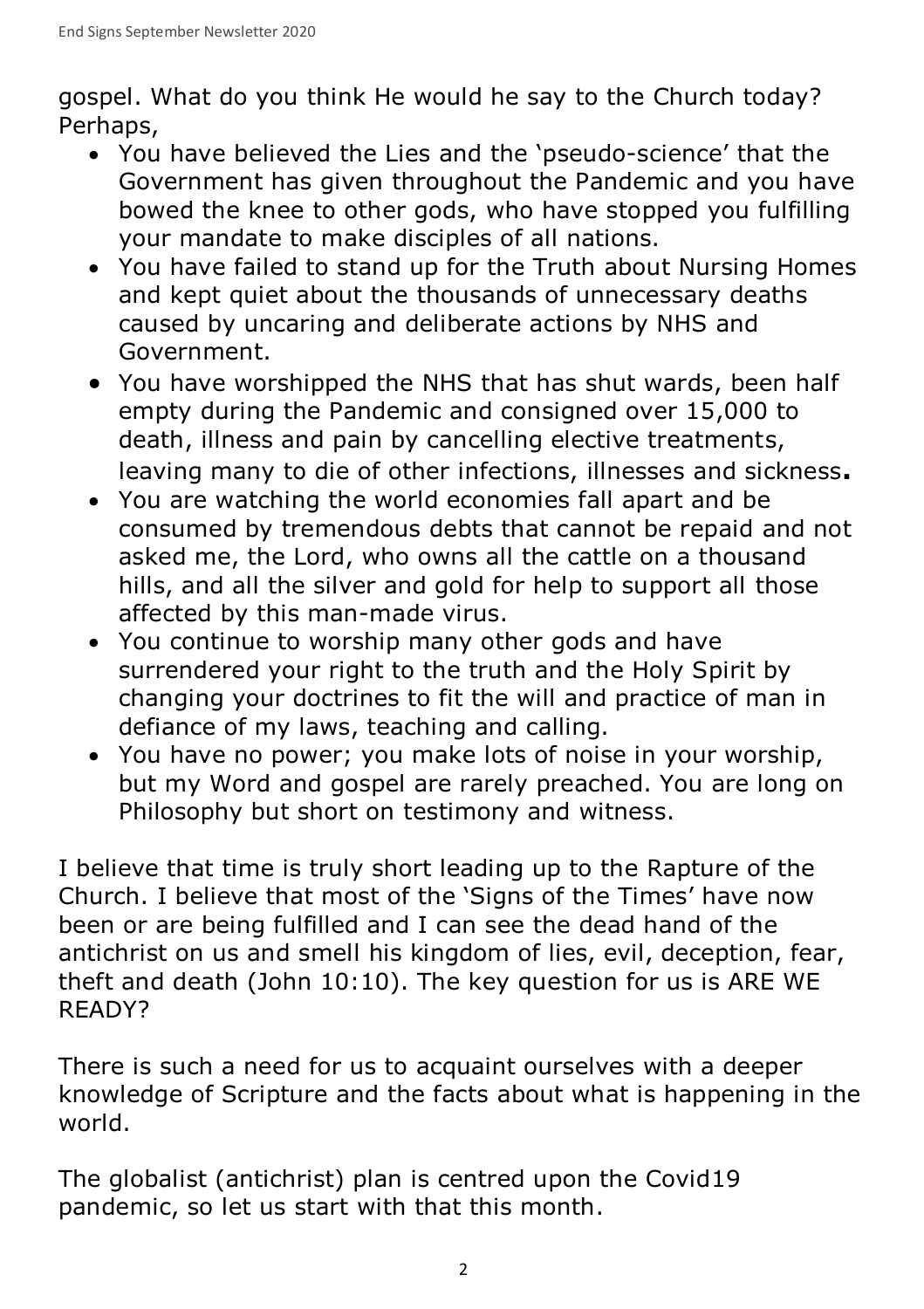## **Coronavirus warning: There may NEVER be a COVID-19 vaccine says head of UK taskforce**

**THE Chair of UK Vaccine Taskforce has warned there may never be a vaccine for COVID-19.** By SVAR NANAN-SEN PUBLISHED: 09:17, Mon, Jul 20, 2020 | UPDATED: 09:45, Mon, Jul 20, 2020

Kate Bingham told Sky News' Kay Burley that there has never been a vaccine against any previous coronaviruses. Ms Bingham also pointed to the fact there are no vaccines for diseases such as Malaria and HIV, despite both illnesses being better understood than COVID-19.

Ms Bingham said: "We have to be very cautious because there has never been a vaccine against a coronavirus and there may never be one. "What we have been tasked to do is protect the UK population against COVID-19 through vaccination and to do so as quickly as we can.

"The UK is absolutely at the forefront of global efforts to source vaccines from across the world, across a range of different technologies." Ms Burley replied: "It is scary when you hear that there might never be a vaccine against it.

"I don't think there is a vaccine against SARS is there?" Ms Bingham said: "No and there is no vaccine against Malaria or HIV and these are diseases we know well.

"So there is no expectation that this definitely can be done but the early data we are seeing is encouraging."

Earlier today Gavin Williamson was grilled on the fact up to a quarter of Britons may refuse to take a COVID-19 vaccine by Sky News' Kay Burley.

## **Kelly's Eye** Daily Express 26 Aug 2020

BY FERGUS KELLY



CARL Heneghan, the professor of evidence based medicine at Oxford University, was absolutely right to observe at the weekend that "people have become overly frightened and throughout this pandemic the fear instilled in people has been a real problem".

The professor is at the forefront of those seeking to instil a greater sense of proportion. Last week he highlighted how hospitals in Oldham (which is facing tighter lockdown restrictions again),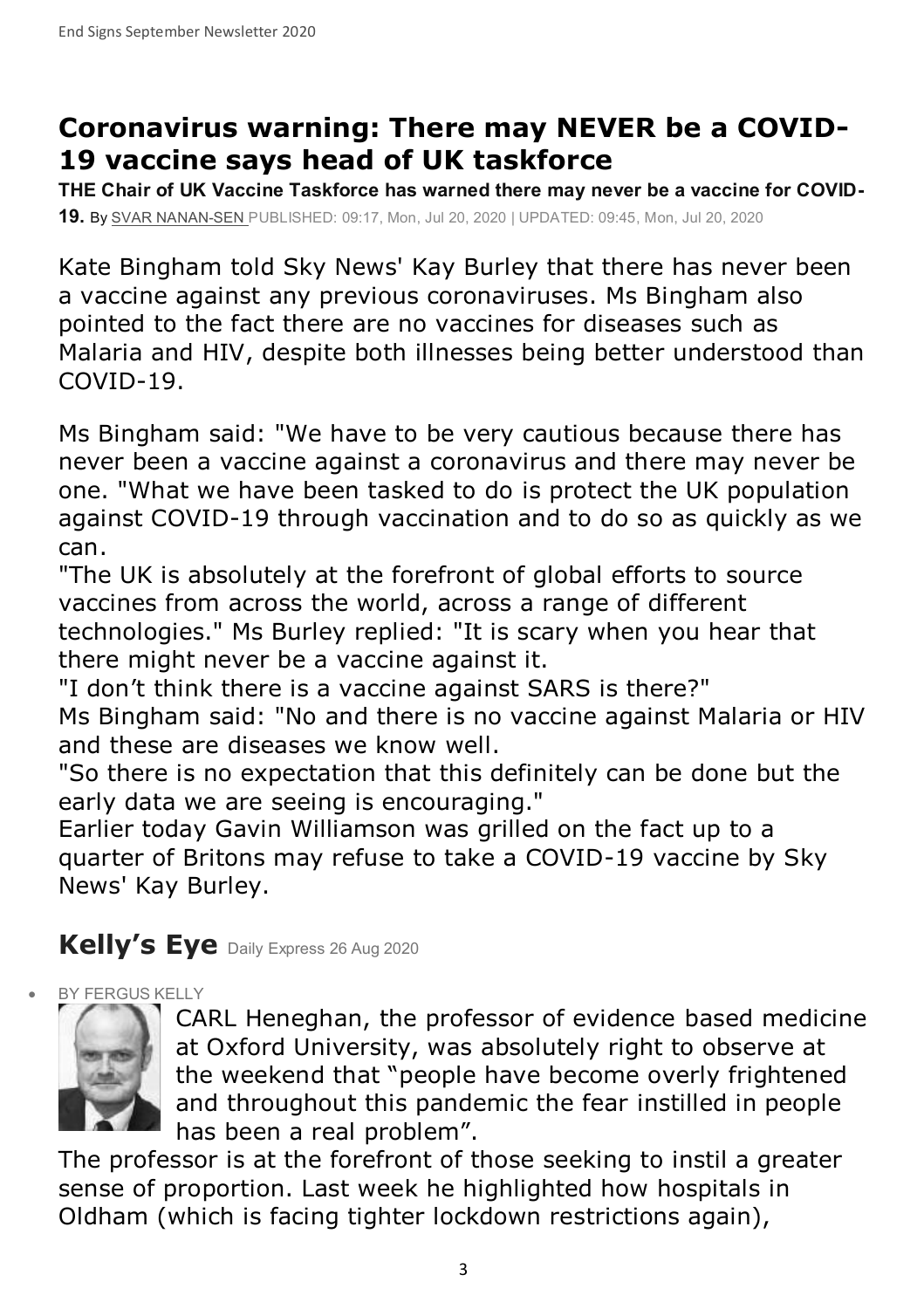Rochdale and North Manchester had 1,252 occupied beds. How many were Covid cases? Nine.

Even at the peak of the virus, that figure was only 290.Yet opinion polls have shown that many are under the impression that anything between 10 to 100 times more fatalities have been caused by Covid than the actual figure, which is 0.1 per cent of the population. Instead others are branded "irresponsible" for gatherings that never lead to all the apocalyptic prophecies of spikes in the virus, while the ever more cases uncovered by testing are treated as if evidence of plague ripping through the populace, when the vast majority of them weren't even aware they'd had the virus.

Hospital admissions, let alone deaths, have plunged to negligible figures. It becomes ever clearer too that both those sets of statistics were inflated by cases wrongly counted as Covid-related.

Yet we are still in thrall to the "concept of telling a nation to protect its health service by trying not to use it", as leading consultant Dr Waqar Rashid recently referred to the government campaign at the start of the outbreak.

That concept was bolstered by the pious wail of "lives are more important than money" – a wilfully false distinction, as if maintaining a healthy economy and saving people's lives and livelihoods were not inextricably linked.

We're about to find out just how much.

#### \*\*\*\*\*\*\*\*\*\*\*\*\*\*\*\*\*\*\*\*\*\*\*\*\*\*\*\*\*\*\*\*\*\*\*\*\*\*\*\*

The world is on the brink of what the Word Economic Forum calls "The Great Reset". The movers and the shakers of the global elite, the money men and the rich and glamorous met at Davos, Switzerland this year and endorsed their previous plan for world control involving population reduction (in the womb and for the elderly), eradication of Christianity and, by twisted logic and unspiritual minds, Jesus. This includes the manipulation of human DNA through vaccination and RFD marker to change the human genome and usher in a new One World Order with its bank, religion and government. As part of this "reset" many facets of their master plan must be carried out or put into place. For example, their twofold plan relating to a new world religion involves firstly, dividing the Christian and religious groups into opposite camps through a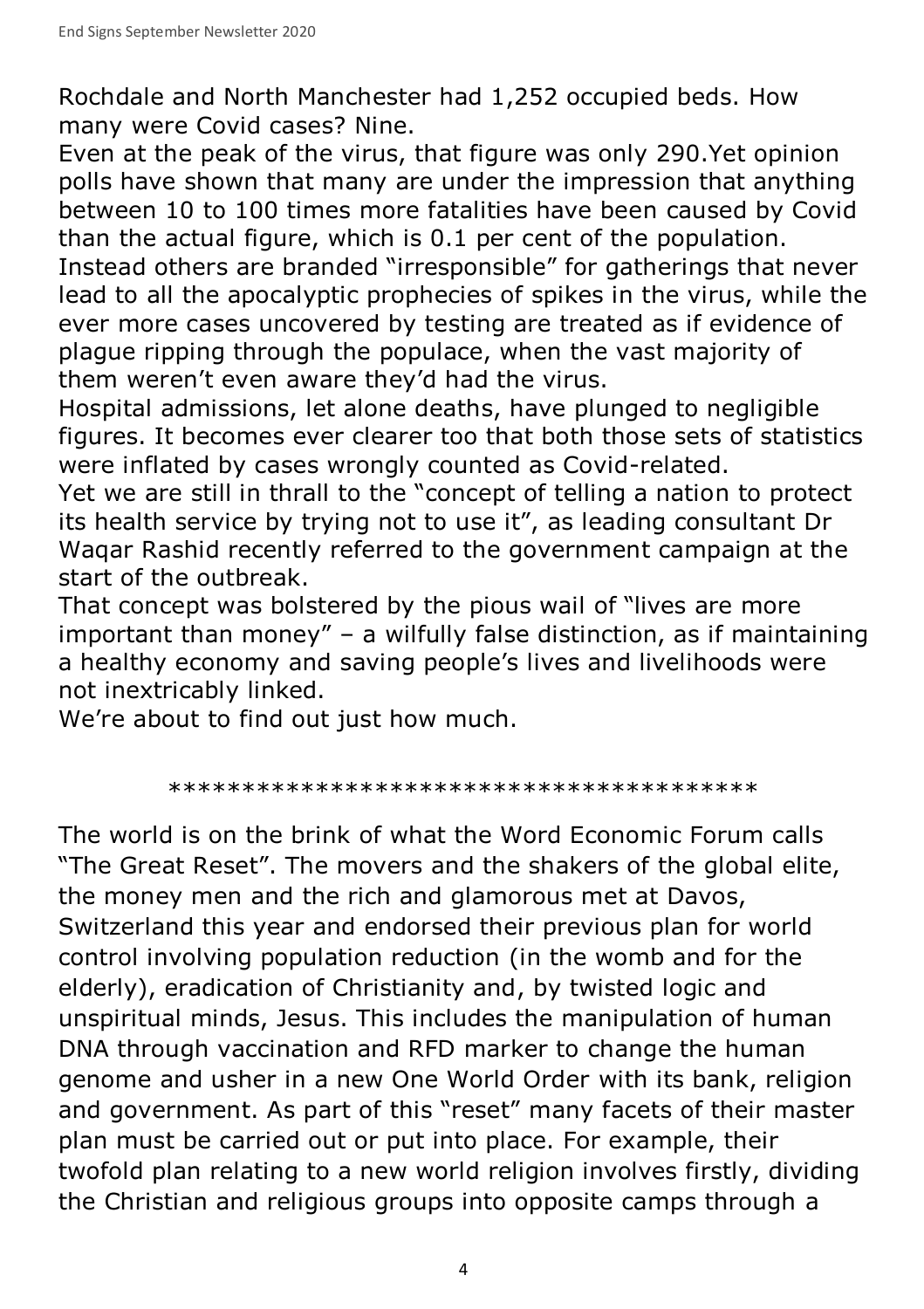quasi-Christian movement called Q'ANON and secondly through the implantation of plans already laid for a new 'One World' religion called "Chrislam".

**Q'ANON** – The Apostle Paul when writing to Timothy, says (1 Timothy 1:2-4) that our battle is not with people but with the powers and principalities in the heavenly realms. (Ephesians 6: fourfold enemy – (i) Principalities, (ii) Powers, (iii) Rulers of the darkness of this age, (iv) spiritual hosts of wickedness. Paul tells Timothy about the *'what'* [v1: *prayers, intercession and make thanksgiving*], the *'who'* [v2: *everyone including kings and all those in authority*] and *'why'* [v2-4: *that we may live peaceful and quiet lives in all godliness and holiness*, *This is good and pleases God who wants all men to be saved and come to a saving knowledge of the truth*]*.* People are not the battlefield, but they are the mission field! So, from the pit of hell, the spiritual hosts of wickedness are spreading division and enmity among the body of Christ to harden our hearts against God and His Son Jesus Christ. The sadness is that we are easily led into this just by disliking those who are politically opposed to us and have a different theological understanding to ours and whose lifestyles choices are different from ours.

If you don't know or have not heard of Q'ANON, don't worry, best stay that way! It is clearly antichrist. The name stands for Q anonymous rumoured to be a military intelligence operation pointing researchers and interested people to events or secrets via what are called "Q drops!" – you couldn't make this up, I have heard of 'dew drops' and 'cough drops' but never Q drops! Ezekiel 33 commands watchman on the wall. We are to speak out what we see/understand is coming. This is so about Q'ANON. It is already causing huge problems in the USA in Christian families and marriages. A central tenet concerns what is called "The Great Awakening" – not Rev Johnathan Edwards or The Wesleyan Revival but a new great awakening which apparently will wake us up to the power structures that have been keeping people in captivity for years. Q'ANON takes the form of a 'cult'. Qdrop 4510 has a meme to call people to take the 'oath' – yes to the antichrist. You can check all this out on the QANON website.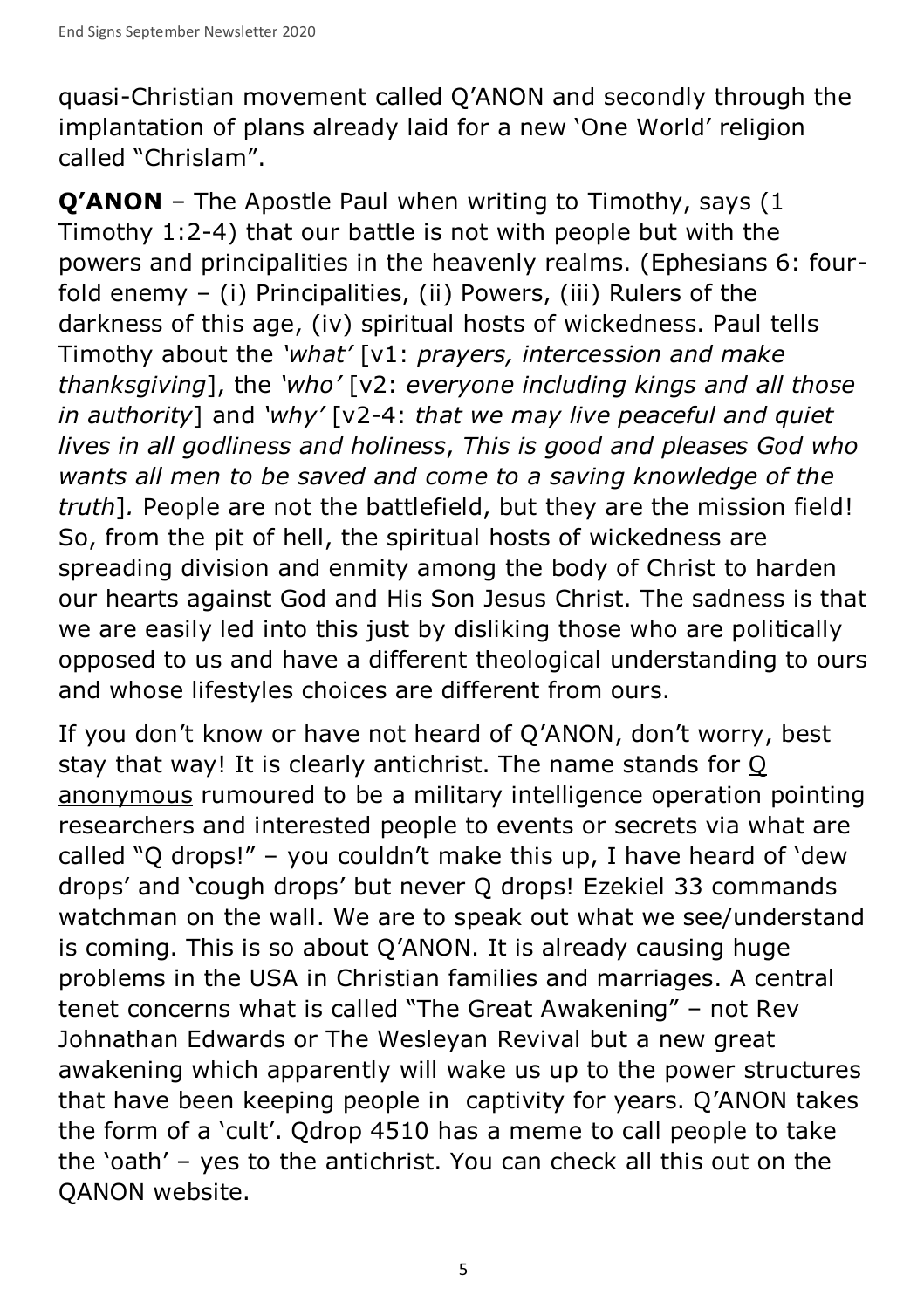There are several reasons to think that this is of the antichrist. A selection of 'Qdrops' both contradict Scripture and the teaching of Christ and oppose the revelation of truth which we have been entrusted with. Examples include 1797; 3014;666; 3843; 2442; 2788; 4249; 2450 and 3858. The lie is exposed by the light of the Word of God. The powerful delusion and strong deception of this new 'great awakening', 'the brave new world', 'the wide road for all', 'trust and believe in yourself', 'follow the light' (satan who masquerades as an angel of light), 'we are sheep no more' (cf John 10:7-15) and finally that 'you are saviours of mankind' (cf Isaiah 43:11)

More details can be found on www.E511ministries and JD Farag weekly Prophetic Bible https://www.youtube.com/watch?v=Ot4SZmr7RjM

This movement also has strong links with the New Apostolic Reformation movement theology. (for details on this visit https://prophecytoday.uk/comment/editorial/item/1706-days-of-deception.html and also 'Richards Watch' for another view following David Hathaway's Prayer Conference in January https://richards-watch.org/2019/02/18/observations-upon-wembleyday-of-prayer-for-britain/

**CHRISLAM** – According to Wikipedia, "Chrislam refers to the assemblage of Christian and Islamic religious practices in Nigeria; in particular, the series of religious movements that merged Christian and Islamic religious practice during the 1970s in Lagos, Nigeria. The movement was pioneered by Yoruba peoples in south-west Nigeria". As Allah is a false God this religion syncretizes truth with deception. Many people think that this will be the new 'One World Religion' not least because of the support and involvement of the Catholic Pope

In their online article, Compelling Truth.org, identify changes to the origin of Chrislam. They say that Chrislam is a modern-day attempt to blend the teachings and practices of Christianity and Islam. While the number of Chrislam adherents in Nigeria is few, the concepts of Chrislam have spread worldwide in recent years. Many have claimed that the interfaith movements that incorporate both Christian and Muslim teaching in the West are Chrislam, while some Eastern movements have used elements of both religions in blended, syncretistic movements. Some also wrongly confuse Chrislam with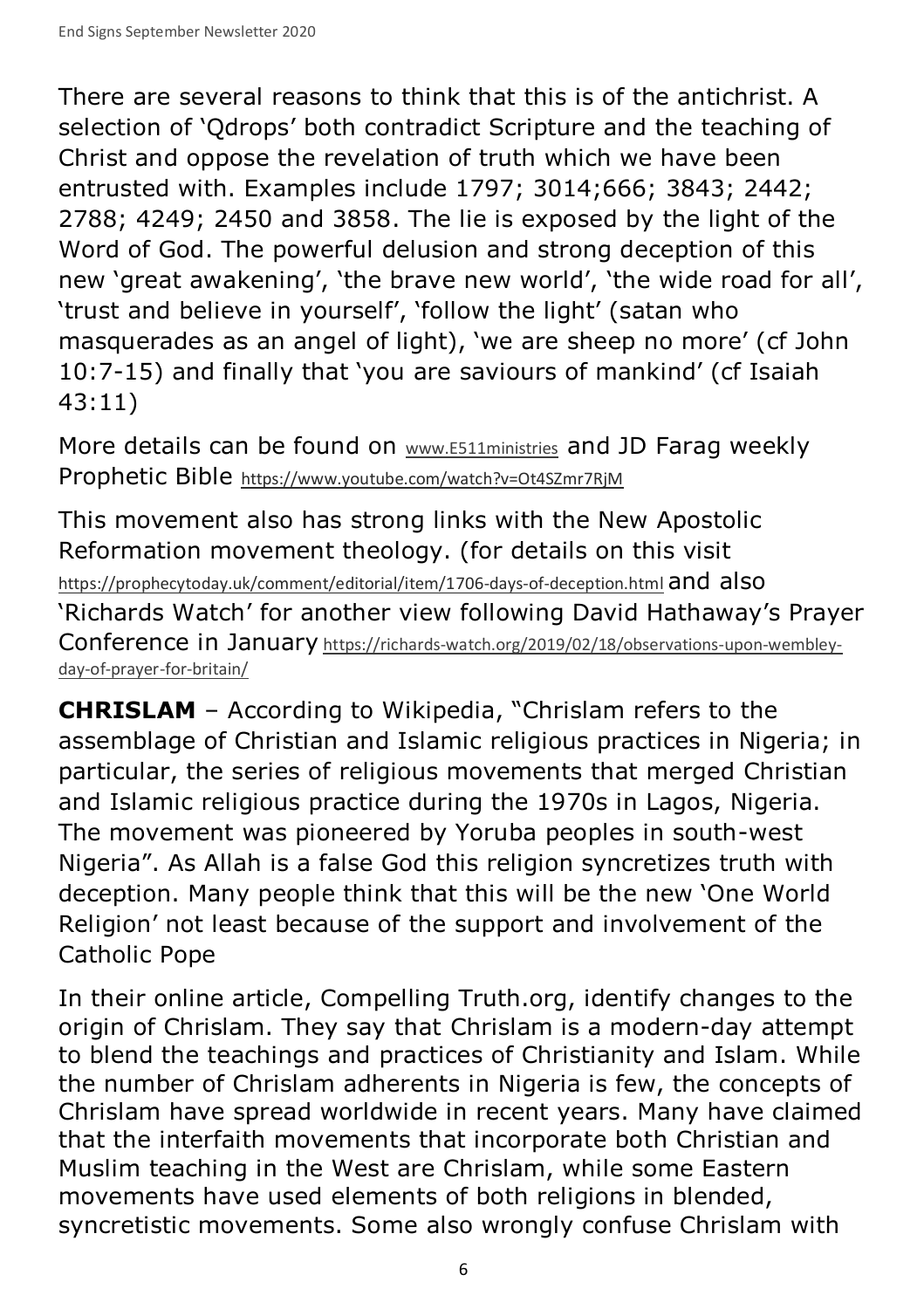Christian-Islam dialogue since the website chrislam.org uses the term in this way in Lebanon. However, dialogue is a different matter than blending Christianity and Islam into one religion.

Both biblical Christianity and traditional Islam reject modern attempts of Chrislam. The Bible teaches there is one God (Genesis 1:1) and that Jesus Christ is the only way to God (John 14:6; Acts 4:12). Islam rejects the idea of Jesus as divine, rejects the Christian view of God as Triune, and rejects the Christian belief in salvation by faith alone. These two religions logically contradict one another in numerous ways. The only way in which these two belief systems can be blended into one is to choose only those beliefs that fit one's preconceived notions or to reinterpret both the Bible and Qur'an to fit a particular agenda.

Chrislam came into the spotlight in 2009 following megachurch pastor Rick Warren's address at the ISNA 2009 gathering (a major Muslim national event). Accusations were made that Warren had preached a message of Chrislam, that both religions were one. Warren soon responded with a clear rejection of these Chrislam accusations and a reaffirmation of orthodox Christianity. However, the events surrounding this controversy led to much attention regarding the definition of Chrislam and its spread throughout America.

Some have begun calling interfaith gatherings in the U.S. 'Chrislam' because they involve combined worship services with Muslim and Christian elements. Theologically, this label is accurate, though these participants are not connected with the movement in Nigeria and would likely reject the label.

Ultimately, however, Christians must be aware that the blending of Islamic worship elements with Christian worship is to be rejected (Jude 3). Instead, Muslims need a clear example of Christians who stand firm in their faith, present the biblical view of Jesus Christ, and live the teachings of the Bible in love. Only then will the biblical gospel message be clear to Muslims who seek salvation.

Things moved on when in February 2019, Pope Francis and the grand imam of al-Azhar signed a historic declaration of fraternity, calling for peace between nations, religions and races, in front of a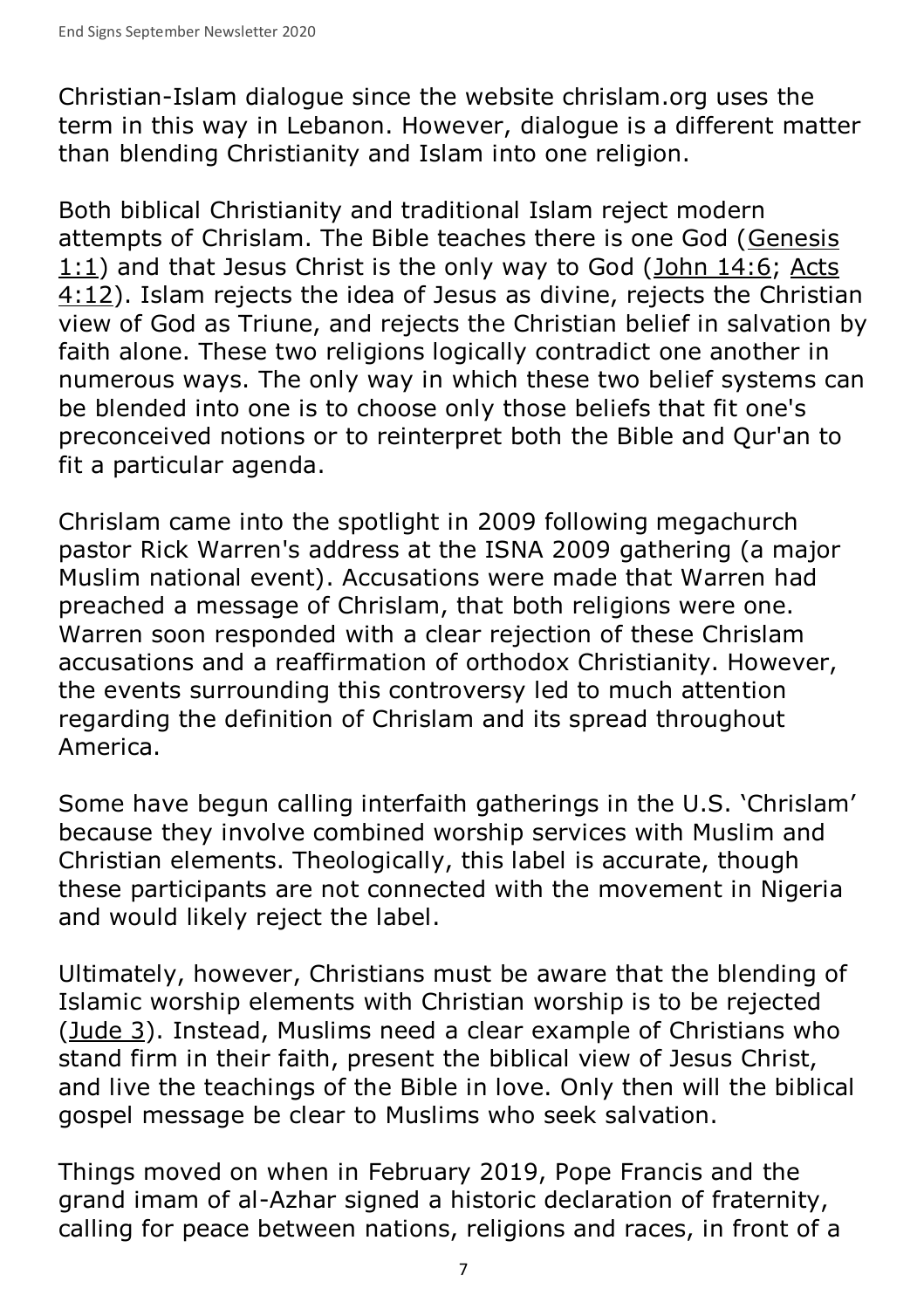global audience of religious leaders from Christianity, Islam, Judaism and other faiths.

Pope Francis, the leader of the world's Catholics, and Sheikh Ahmed al-Tayeb, the head of Sunni Islam's most prestigious seat of learning, arrived at the ceremony in Abu Dhabi hand-in-hand in a symbol of interfaith brotherhood. The document pledges that al-Azhar and the Vatican will work together to fight extremism. Claiming to be in the name of "all victims of wars, persecution and injustice", it warns against a "third world war being fought piecemeal". This One World Religion is scheduled to start in 2022. The mantra behind this is *"the problems of the Middle East can only be solved when the people of faith come together"* We know that this is a lie as the problems in the Middle east and the whole world can only be solved by the return of Jesus Christ.

It says: "We resolutely declare that religions must never incite war, hateful attitudes, hostility and extremism, nor must they incite violence or the shedding of blood". This sounds ok but their underlying motives will not bring this about.

The Guardian in its article written at the time also raised the issues of human rights abuses in the UAE and religious discrimination. The reporter commented that Christians are free to worship at churches and wear religious clothing and said that Open Doors, which monitors discrimination against and persecution of Christians around the world, noted that the UAE government does not allow Christians "to evangelise or pray in public. Converts from Islam endure the most persecution as they face pressure from family members and the local community to recant their Christian faith."

The stated object of this new religion is world peace. This is NOT the Daniel 9:27 peace deal which will only be the covenant of peace offered by the antichrist because this will happen only during the Tribulation period and after the Rapture, neither of which has happened yet. On the other hand, this surely is a stepping-stone towards that as it is clearly led by antichrist elements today.

Interestingly this month the UAE and Israel have signed a peace accord. This is called "The Abraham Accord". As part of this the UAE is to open in 2022 a synagogue as part of an interfaith compound, that will be called "The Abrahamic Family House". You can check this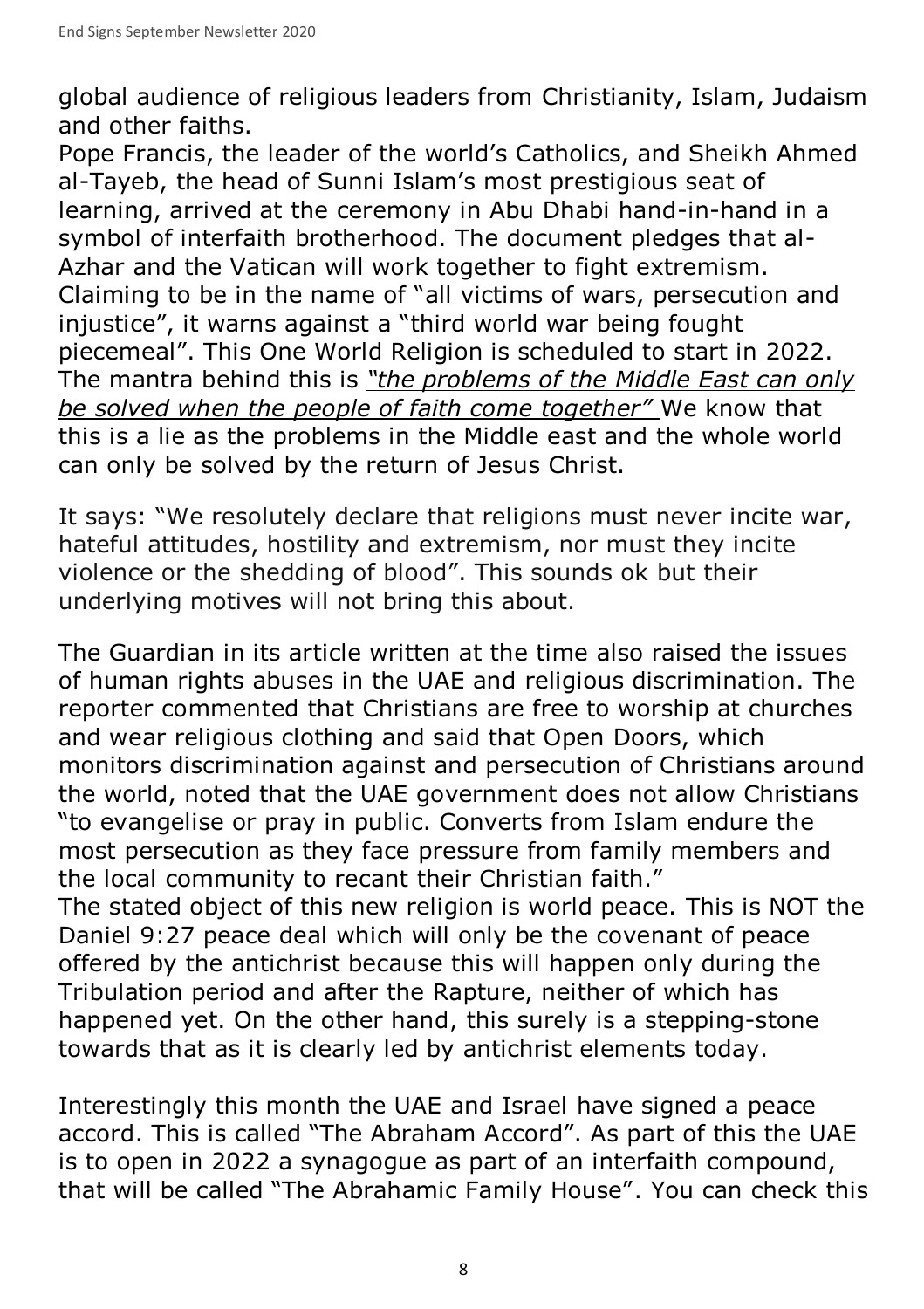out on Brother Chad's (watchman on the Wall 88) and on Harbingers daily – Berean report.

A final comment on this topic concerns the fact that these peace accords will hasten the Rapture because they are provoking the radical Muslims to attack Israel. The Annexation of Judea and Samaria by Israel is also another trigger and when the Lord tells the Israeli Government to go ahead it will be the Lord's timing according to His End Times Calendar. As the world rushes around trying to get in front of God, they do not realise that their day of Disaster is coming closer.

### **THE GREAT RESET**

The third sign relating to the disaster that awaits the unbelieving world is that called **The Great Reset**: Details can be found on https://www.weforum.org/agenda/2020/08/building-blocks-of-the-great-reset/

These details are in an online article by Hilary Sutcliffe, Director of Society Inside.

## **The World Economic Forum COVID Action Platform**

E<sup>T</sup> Covid<br>L<sup>\*</sup> Action **Platform** 

For a Christian analysis of this and a Biblical understanding of this 'One World' plan see Pastor J D Farag YouTube video https://www.youtube.com/watch?v=wQMxv5q\_52M

Also Brother Chad

## The Great Reset

- New ideas are needed to catalyse the Great Reset after COVID-19.
- Change can be as simple as adjusting our mindsets.
- Greater connection between leaders and the people, and between people, has the potential to effect the most change.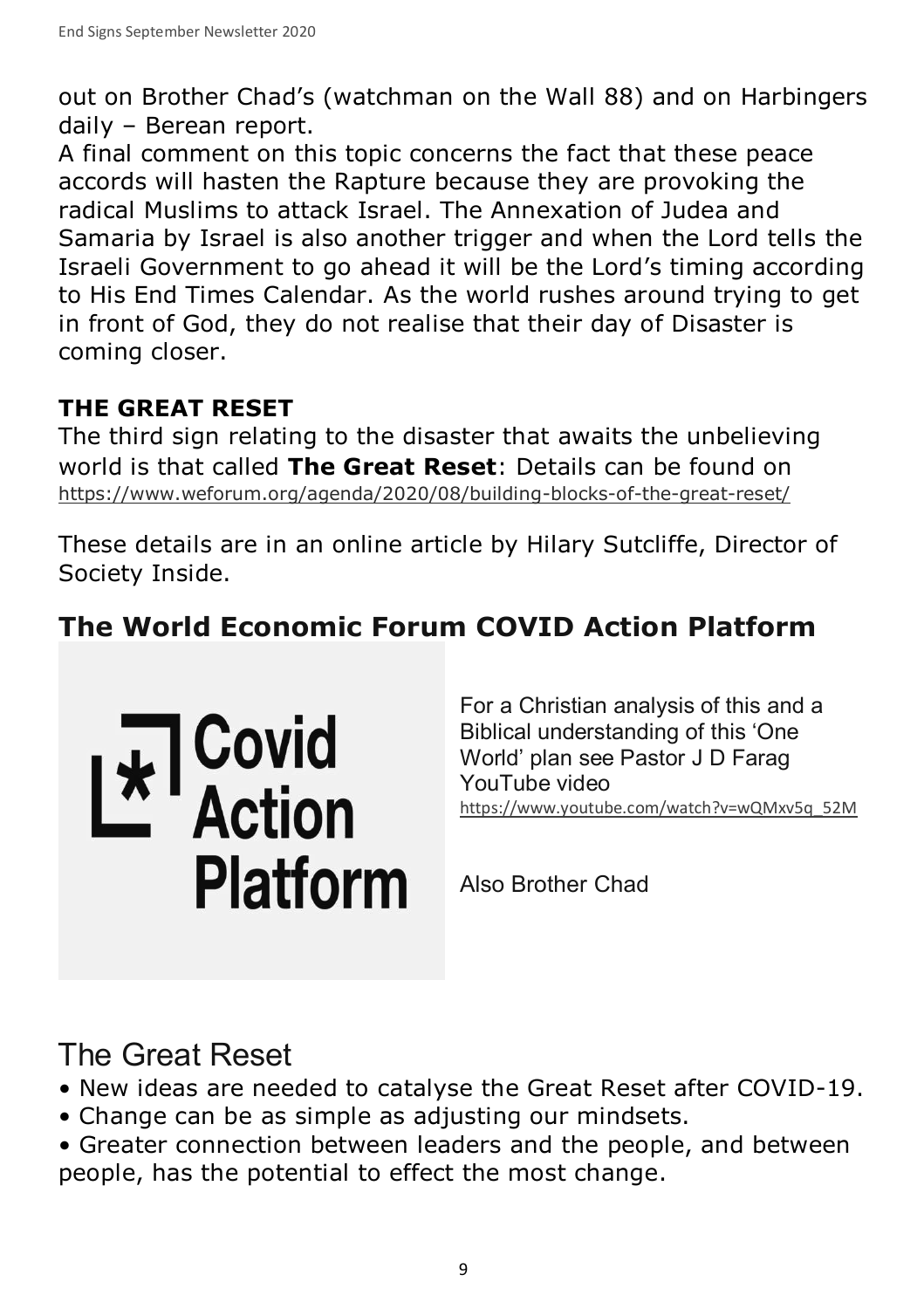The World Economic Forum's Great Reset initiative seeks new ideas in order to use this unique moment in history provided by the disruption to economics, politics and our everyday life to catalyse a new approach to how our societies are run.

Here are four important building blocks that WEF say are needed to make this happen: Mindset, Metrics, Incentives and Connection.

 $1.$  Change our mindset – if we made it up once, we can make it up again

The first change will have to be to our mindset. Two powerful new books, Thomas Piketty's *Capital and Ideology* and Rutger

Bregman's *Humankind*, show how our current outlook is based on fundamentally wrong assumptions and that dramatic transformation is possible with a change of mindset.

What both these books show is that our view of the world was simply made up. And made up by a surprisingly small but depressingly influential number of individuals – from Machiavelli and Adam Smith, to Milton Friedman and William Golding. But if we made it up once, we can make it up again, and there are plenty of people out there with great new ideas to work with if we started to take them seriously.

COVID-19 has shown the truth on both of these counts. What is important, to quote Henry Ford is to realize, "Whether you think you can, or you think you can't – you're right."

2. Create new metrics – measuring what matters will change everything

GDP measures the wrong things. Measuring the right things will give governments, business and citizens the knowledge they need to take the brave and challenging steps required to move to a more people- and planet-centred way of living.

GDP fails on so many levels – it measures wealth and ignores its distribution. It fails to even register the human and financial costs of capitalism, "externalities" such as social welfare, environmental degradation and the social, mental and physical health costs of innovations.

Dissatisfaction with GDP is widespread, and there are many alternatives being trialled that focus on the well-being of people and planet: for example the UN's Human Development and Social Development Indexes, WellBeing metrics, Genuine Progress Indicators, a Happy Planet Index and an initiative to use Gross National Happiness.

#### 3. Design new incentives – you get what you pay for

Inextricably linked to metrics are incentives. In 1996, the Tomorrow's Company inquiry from the UK's Royal Society of Arts (which I was involved in) showed that shareholder value as the only indicator of company success was damaging both the companies and to society, and didn't even do a good job for shareholders. About every five years, there is another big initiative somewhere saying much the same, the most recent being the damascene conversion of the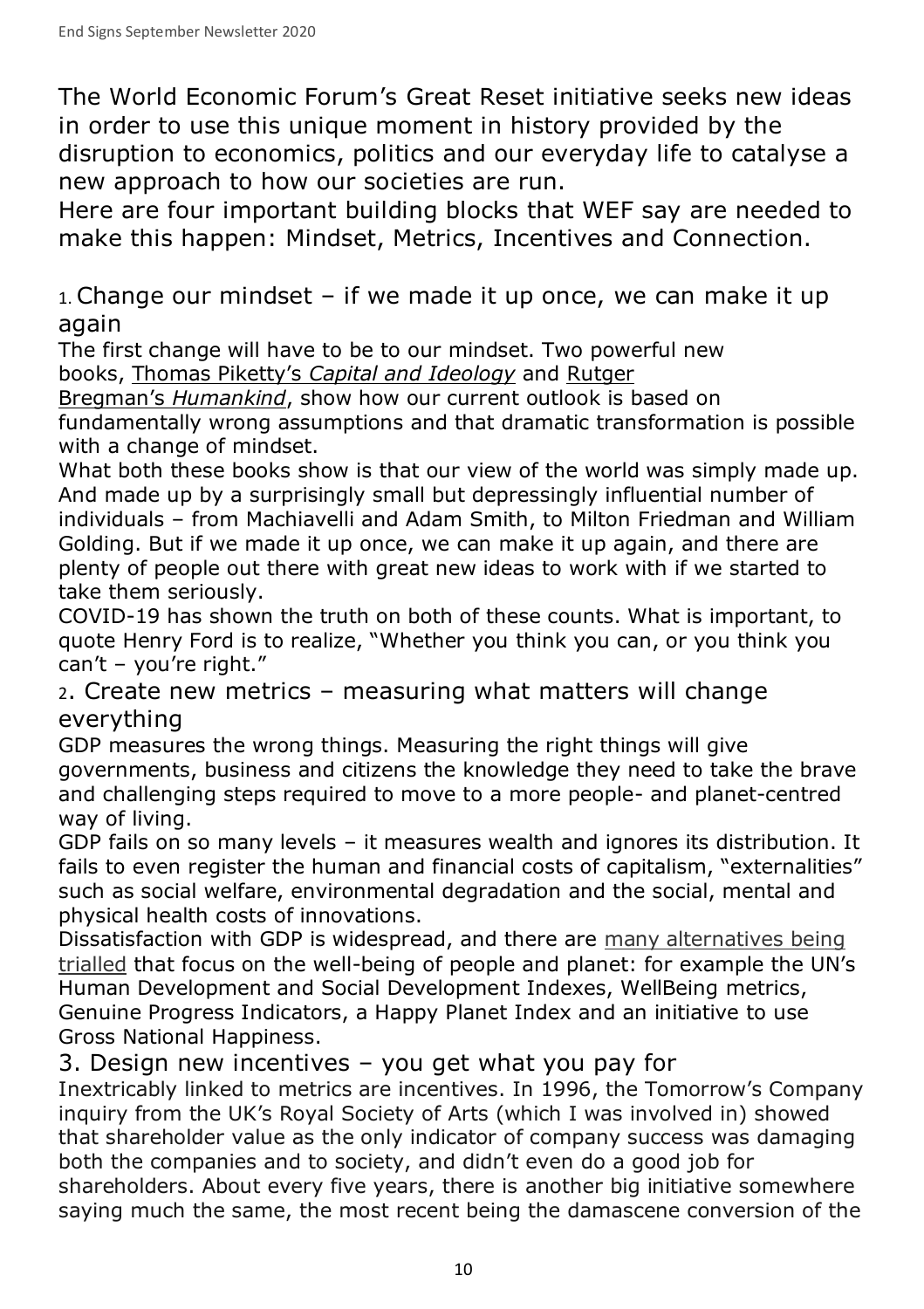US Business Roundtable to a point of view that sees a changed purpose for companies "To promote an economy that serves all Americans."

But in the real world, it has been business as usual on incentives all this time. Venture capital companies - and even mainstream institutional investors rarely include even the most basic questions about social and environmental risks in their investment criteria when piling cash into digital wonder companies.

Those sorts of tricky questions are left to environmental and social governance (ESG) funds, which, though growing, are a sideline to the main event – making as much money as possible in the shortest possible time. So until these incentives change and those with money really put it where their mouth is, or at least where the words in their investment brochures and Davos speeches are, things will stay exactly the same.

#### 4. Build genuine connection – distance is the danger

In *Humankind*, Rutger Bregman shows the heart-breaking consequence of the distance between leaders and the lives of the rest of us, and how that is the biggest problem of all. He finishes his book with a look at the 1914 Christmas Day truce at the start of the First World War. Over 100,000 troops laid down their arms on the front line to play football, share stories, photos, food and drinks. But it wasn't just a Christmas Day thing; in some places, this lasted a number of weeks, with many servicemen remembering it as the highlight of their lives. It could easily have escalated into full-scale peace as both sides were reluctant to restart. Only the dogged perseverance of generals far away who used propaganda to stir hate and instilled obedience through orders to court-martial anyone for "friendly gestures" towards the enemy managed to kickstart the war again. These leaders' distance from the people was the critical factor. These four 'building blocks' alarmingly underpin their states intention for 'Reset'.

Digital technologies have given many of us a lifeline during lockdown, but also provide an illusion of connection. Anonymity provides cover for trolling, fuels polarization and allows all to feel superior to others from the comfort of our own little bubble. Our disconnection from nature helps us airbrush the effects of climate change, environmental degradation and animal suffering from our minds. The ultimate distance provided by autonomous weapons will allow detachment from the death and destruction (of 'them') at the press of a button.

Meanwhile, back at all our homes, as COVID-19 has shown most clearly, we are blithely trusting total strangers, helping our neighbours and communities, giving time and money to charities near and far and providing billions of large and small kindnesses to each other every single hour of every single day. Which of course goes unremarked.

It isn't just Davos and the Global Elite plans to reset everything to their advantage and under their control. There are many facets to this waiting disaster which the unbelieving world is walking into. Note that Covid19 is the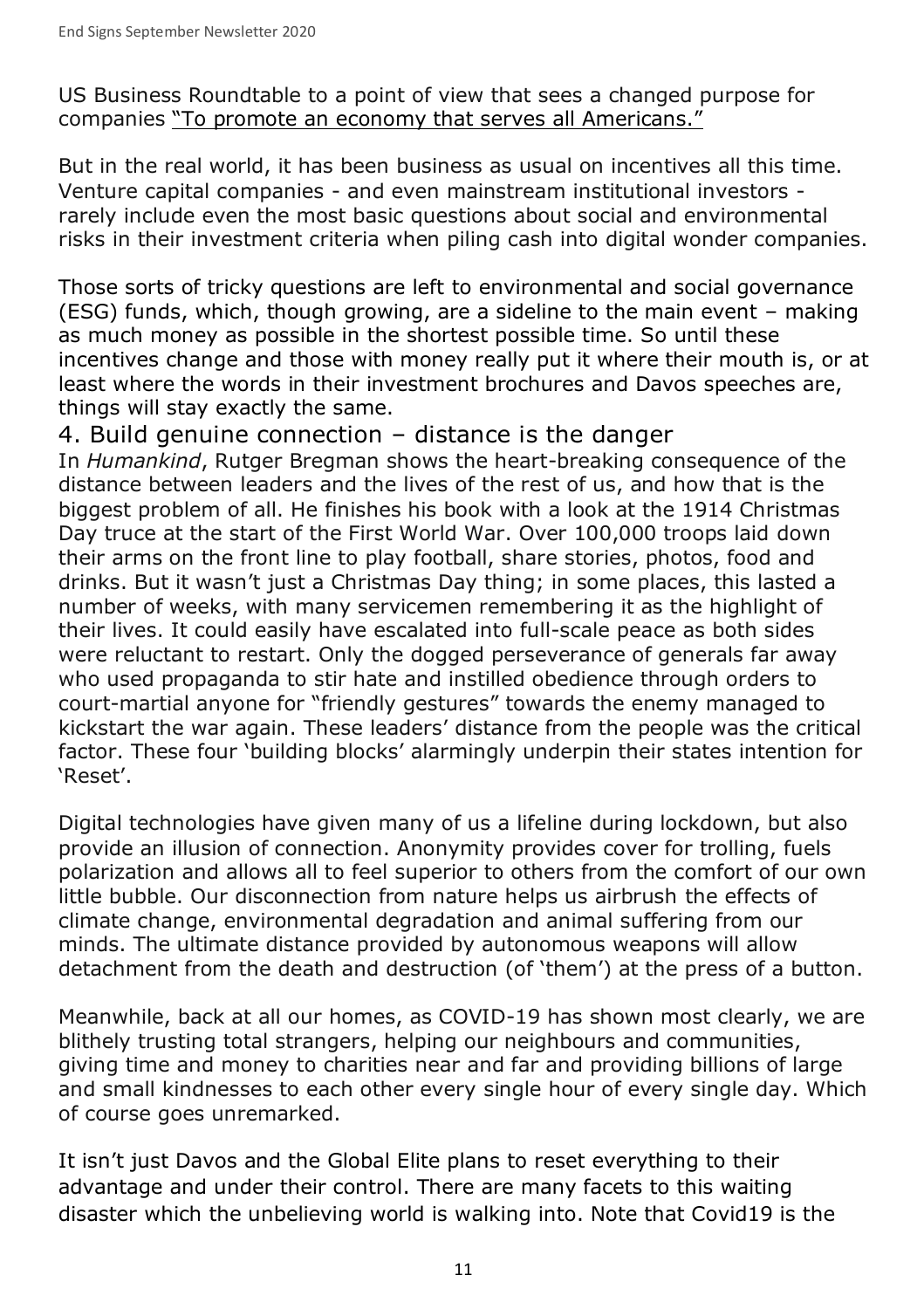excuse for all that they are planning but also note that they knew that it was coming a year before it did and before their 2020 Summit! The world economy is on the brink of collapse, the Middle East is on the brink of war. The USA is on the brink of disintegration and the EU is on the brink of political and economic collapse.

In the Book of Proverbs, we read in Chapter 3 verses 5-6*." Trust in the LORD with all your heart and lean not on your own understanding; <sup>6</sup>in all your ways submit to him, and he will make your paths straight."*

## **On the brink of the Rapture – Jesus comes for His Bride**

**---------------------------------------------------------------------** 

#### **The Days are evil and God's people are under persecution**

Luke 21:17-19

*<sup>17</sup>And everyone will hate you because you are my followers. <sup>18</sup>But not a hair of your head will perish! <sup>19</sup>By standing firm, you will win your souls.* 

All over the world, Christians are under threat and suffering persecution. To admit to being a Christian and particularly to stand up for your faith brings down the wrath of the ungodly with verbal and physical abuse, accusations, and legal action. There is no doubt that we are now hated because of the name of Jesus. The Christian legal and counselling charities are busy with many actions. In addition, Christians are experiencing persecution, betrayals and martyrdom. This is just the beginning and we know from Scripture that it will only get worse as we approach the Rapture.

#### Matthew 24:9-10

*<sup>9</sup>"Then you will be arrested, persecuted, and killed. You will be hated all over the world because you are my follower**<sup>10</sup>And many will turn away from me and betray and hate each other.* 

In many countries this is happening more and more as Christians are being betrayed by friends. In Israel Jews who accept Jesus as their Messiah and Saviour are betrayed by neighbours and family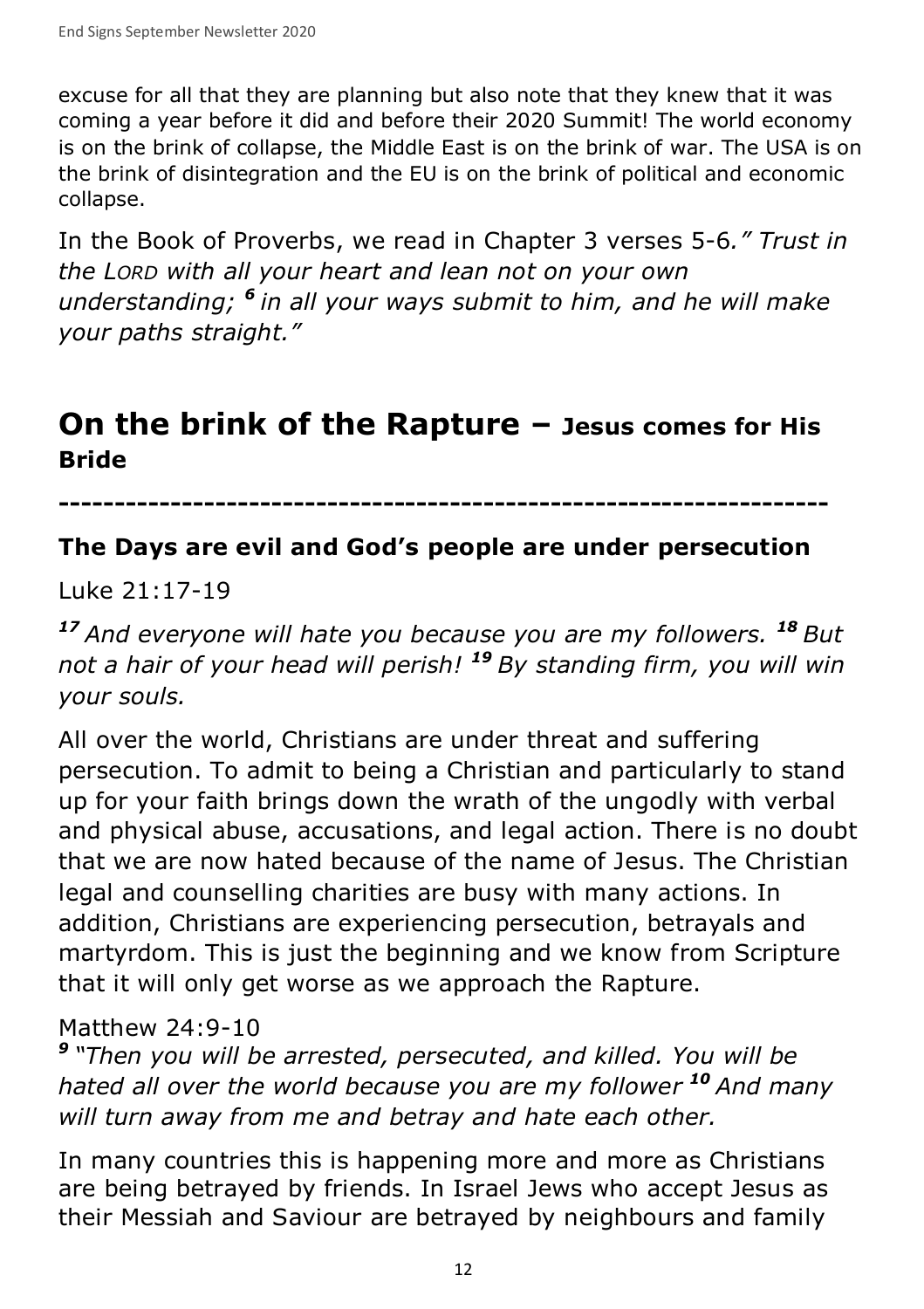who then ostracise them, considering them to be no longer Jewish, which, of course, is not the case.

#### 2 Timothy 3:13

*<sup>13</sup>But evil people and impostors will flourish. They will deceive others and will themselves be deceived.* 

True believers in Jesus who love the God of Israel and obey the Scriptures, will be persecuted by the apostate church in these last days. There is already an increase in false doctrine, false teachings and deceiving, lying spirits, and manifestations that are from demons. That's why St Paul warned that it would grow worse and worse. The internet and YouTube particularly are showing pastors, prophets and church worship that is full of heresy, false preaching and prophecy. We need the Lord's gift of discernment to test all these against Scripture before blindly following them.

Jesus said, *"whoever loses his life for my sake and the gospel's will save it"* (Mark 8:35)

### **ABORTION ON DEMAND – THE SACRIFICE OF CHILDREN**

Judicial review heard in Court of Appeal

The case, brought by Christian Concern, argued that the government's DIY home abortion policy, introduced during lockdown, goes against the purpose of the Abortion Act by allowing dangerous abortions.

At the judicial review hearing, Christian Concern's lawyers argued that Mr Hancock had no power under the 1967 Abortion Act to authorise home abortions. The decision to introduce DIY home abortions was the most significant change in UK abortion law since the adoption of the 1967 Act. However, only Parliament is able to change the law, which states that abortions may only take place in NHS hospitals and approved clinics.

Lawyers argued that permitting DIY abortions at home frustrates the purpose of the Abortion Act, which is to prevent 'backstreet abortions' and ensure that abortions take place in safe and hygienic conditions.

We are now awaiting a judgment from the hearing. Sickening admission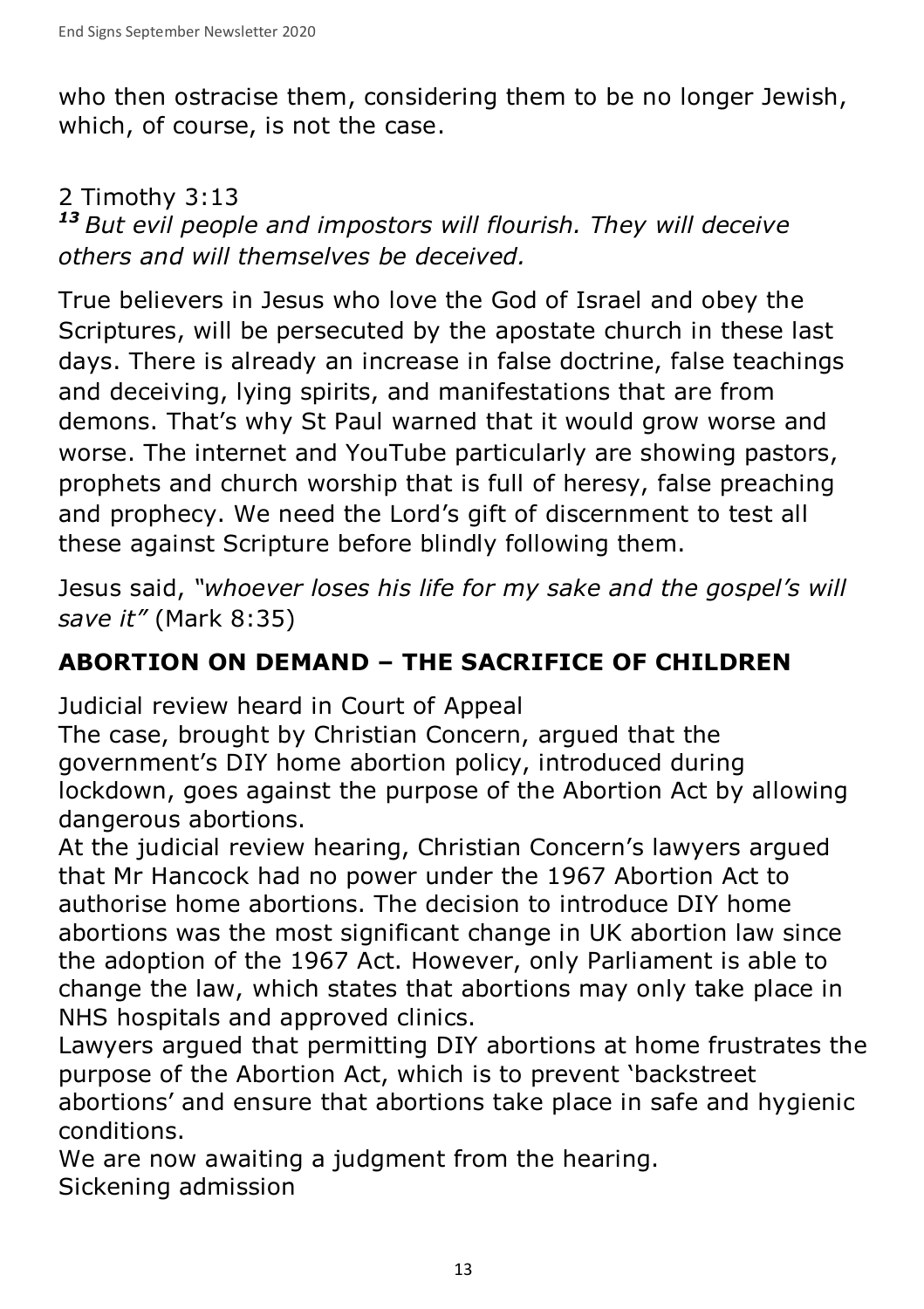Andrea Williams, chief executive of Christian Concern, said: *"The leaked email is a sickening admission that those running abortion services in England have elevated ideology over women's safety. "The email appears to suggest that pregnant women who have used the telemedicine service during UK lockdown have died or experienced serious life-changing complications.*

*"This further confirms the inherent danger of DIY abortions and shows how ideologues who show little concern for women – and no concern for babies – have captured NHS England as well as the providers and professional bodies."*

## **On the brink of The Tribulation – Final chance**

**------------------------------------------------------------------------**

#### **The Coming Covid-19 Vaccine**

*by Dr. Carrie Madej*

This information is very urgent and I really encourage you to think about the things that I'm saying. This is not a new topic for me as I've studied vaccines for 20 years. So I'm very familiar and very passionate about this information. Whatever you learn here, please share with friends, family and on social media platforms.

My Name is Dr. Carrie Madej and I am an internal medicine physician, osteopathic trained. I do not represent any companies or group. I am not getting paid or reimbursed and the opinions stated are solely mine alone. This information is not intended to diagnose or treat any individual. If you have symptoms, please see your individual health care practitioner.

The most important question/choice of your life is "What does it mean to be human?" This is a very important question. It is going to be very important for this Covid-19 vaccine that's being developed. First, some basic facts:

#### Altering our DNA

Each of us has enough DNA in our bodies that could stretch up to 10 billion miles when uncoiled. That's about **35 thousand terabytes of data**, which is about 35 million hours of high-definition video.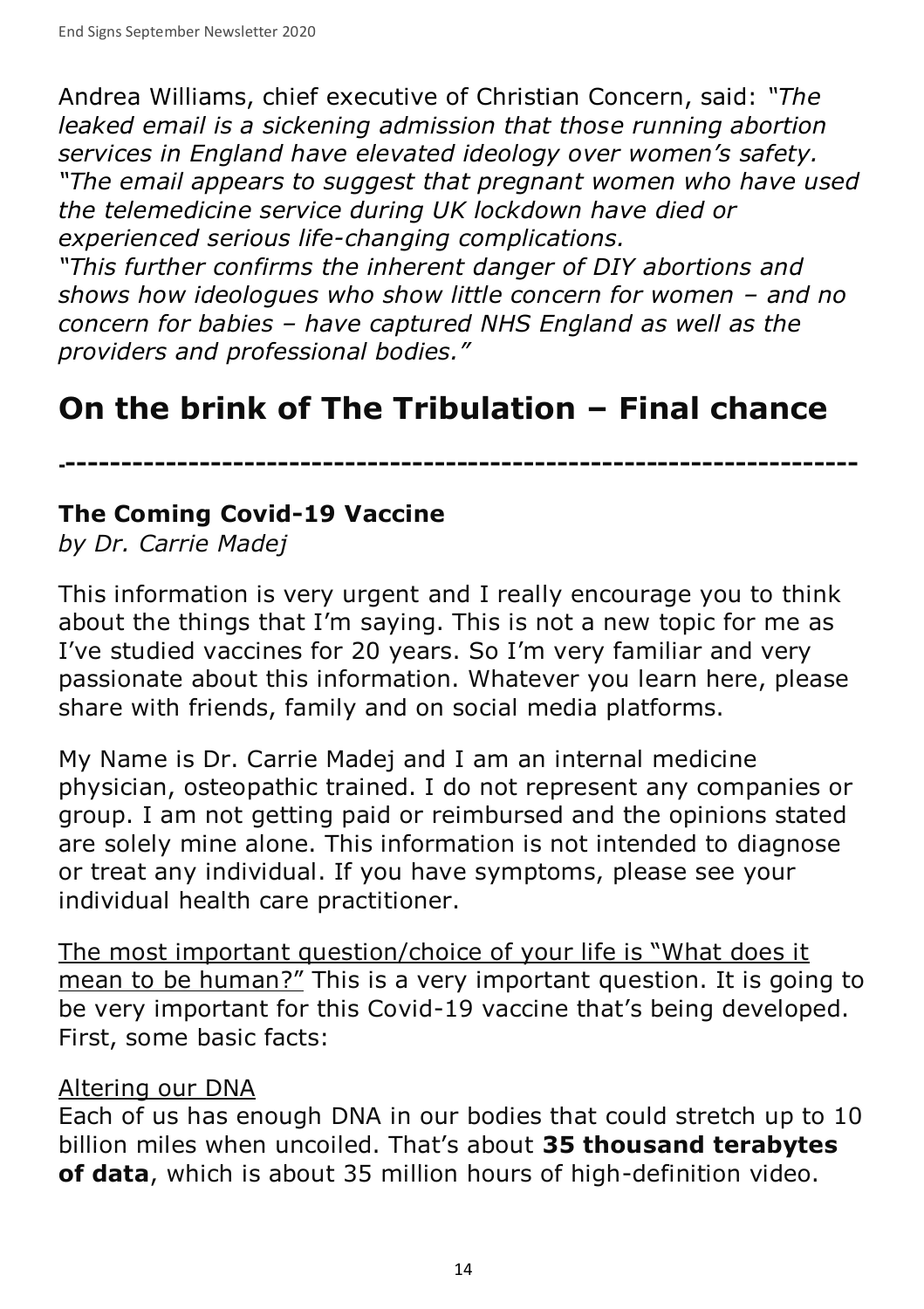So what information does this DNA hold? It's your blueprint for life, how you're created and designed, how your body functions, how it grows, how it reproduces, and even our thoughts and memories.

DNA is similar to computer code or binary code, if you are familiar with those. That's where it takes a small change in the pattern or code and it will have a very grand effect.Science has advanced to the point we can insert a gene into the human genome(1), we can put something extra in there, or we can take something out so that it's missing a gene.

You can translocate, meaning you can take one part of the genome and move it into another area of the genome, altering God's original design. You can even cut out a part of the genome of the human, take a synthetic or artificially created piece of genome and insert it into the human genome. This is also referred to as an "engineered cell line," a "synthetic cell line" or "genetically modified cell line."

However, when you do this you are rewriting that person's genetic code. You're rewriting/changing your God-designed software program. Which begs the question, how much change of our personal DNA code would it take for us to be considered "not human"? And is it even ethical or legal?

This is going on today. These are very important things to understand and discuss because they are currently doing this and trying to roll out this technology within this year.

**TikTok: China's Trojan Horse to Indoctrinate America** by Gordon G. Chang August 10, 2020 at 5:00 am

At the moment, 'ByteDance' is in negotiations with Microsoft and Twitter to sell TikTok. Yet a sale will not by itself end the threat. Any new owner will have to go over line after line of code to insulate TikTok from Chinese interference.

Even an exhaustive review may not be sufficient, because Beijing will still know the general architecture of the software, thereby facilitating further manipulation of the app. As Dabrowa told Gatestone, "My team discovered that a foreign actor may come in the backdoor and change the feed."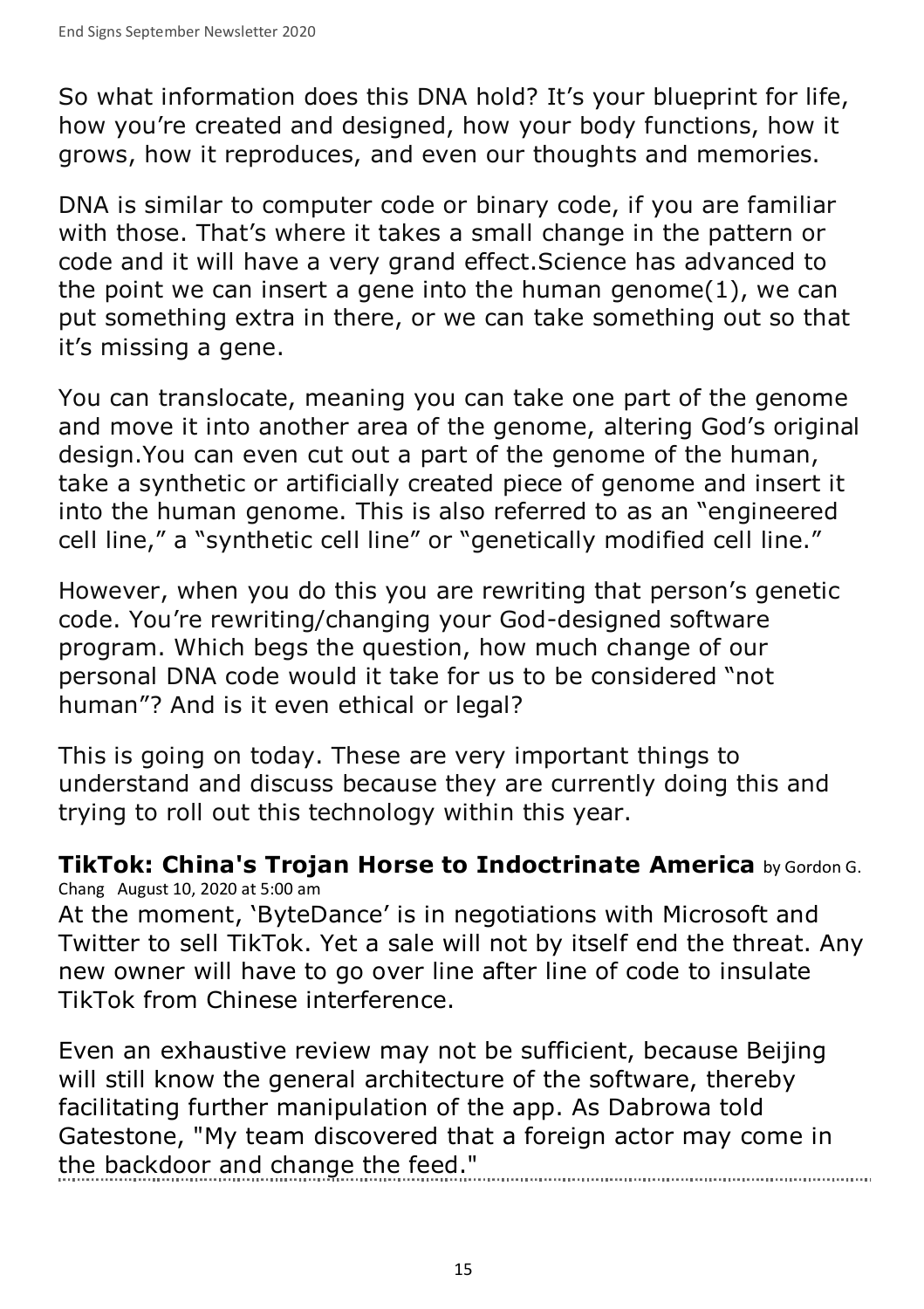In the meantime, Trump's 45-day period, plus the time needed to review software, give China plenty of opportunity to interfere in the upcoming American elections. That means Trump last week with his executive order may have saved American democracy but maybe not his own presidency.

### **TikTok: Anti-Semitic tweets**

United with Israel Online article 26<sup>th</sup> August 2020

In a controversial new social media trend, users of the hugelypopular app TikTok are posting videos in which they pretend to be Holocaust victims.

According to 'Wired', the users make videos of themselves with fake injuries or the appearance of suffering the effects of starvation, and then talk about being murdered in the Holocaust, claiming that they are now in heaven. The videos have garnered thousands of views and some have more than 100,000 likes.

While the videos do not appear to be comedic, they are often accompanied by the song "Locked Out of Heaven" by Bruno Mars. The trend has come in for heavy criticism, with *Wired* quoting a 19 year-old Jew named Briana, whose family lost members in the Holocaust, saying, "Most creators are doing [these videos] to hop onto a trend so they can get likes and exposure [but they are] illinformed and woefully ignorant."

"These kinds of trends are so normalized these days, there's also a level of shock value content which I think is outdated and in bad taste," she added. "This shock value further desensitizes viewers to this type of behaviour and normalizes this type of harmful content."

#### **The future is 'CLEAR' and it's Dystopian: Virus hype ushers in a Covid 19-84 nightmare of restricted access***Neil Clark is a journalist,*

*writer, broadcaster and blogger. His award winning blog can be found at www.neilclark66.blogspot.com. He tweets on politics and world affairs @NeilClark66*



FILE PHOTO. © Getty Images / Luis Alvarez; clearme.com

Clear's new Health Pass and other 'Covid hi-tech innovations' are a stark warning of how the globalist 'New Normal' being mapped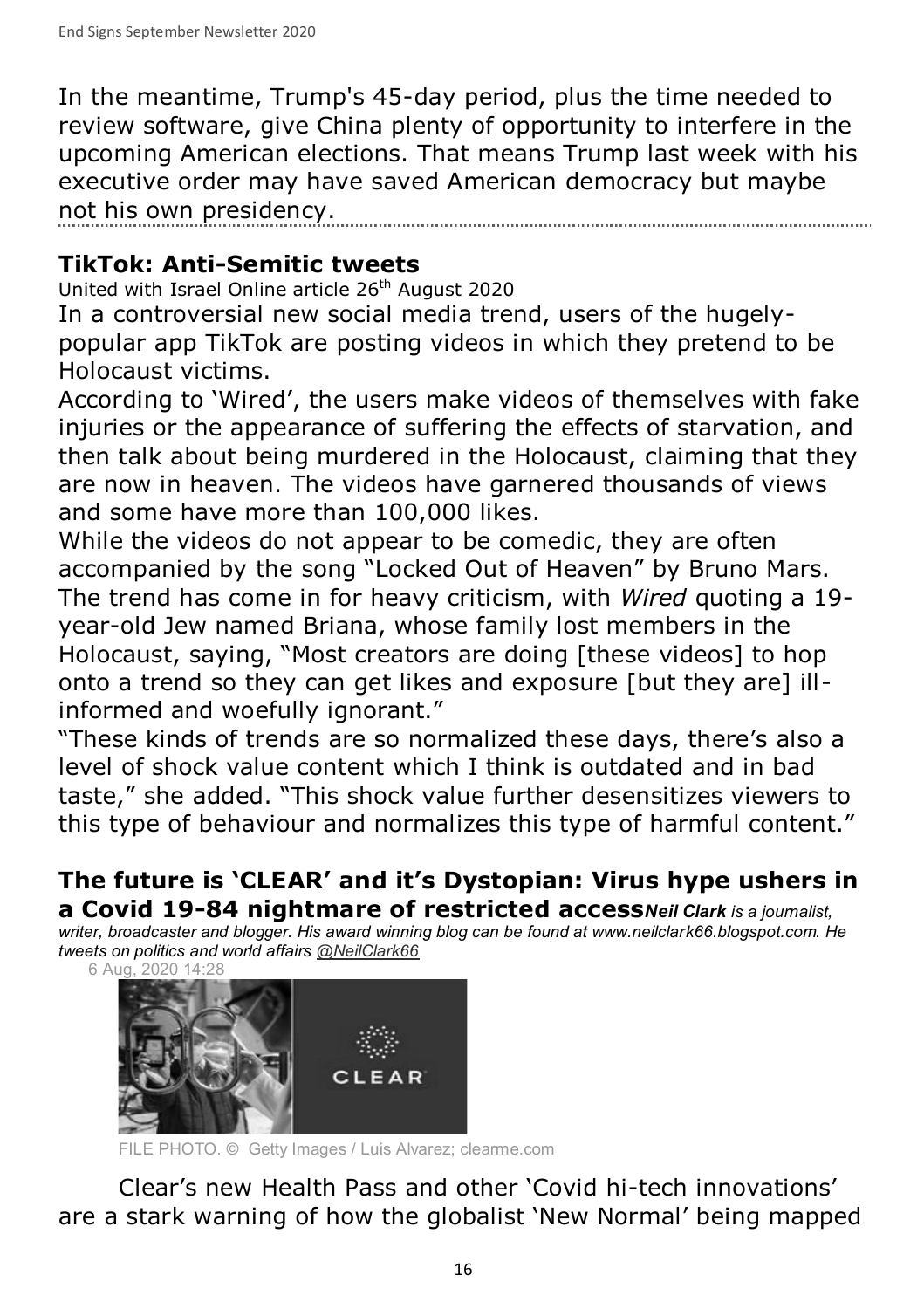out will operate. Access to travel, sport & restaurants may be barred for all who refuse to comply.

"*Originally launched in May, Health Pass is an extension of Clear's mobile app. The service links COVID-19 related data like a health questionnaire and temperature check to assess whether someone is healthy enough to enter a certain venue. Additionally, the app has the capability to link COVID-19 test results through partnerships with labs, and eventually vaccination status*."

That's how Condé Nast Traveller described the latest piece of technology by the biometric ID company Clear, which will help the authorities determine who will, and who will not, be allowed to go to the ball.

Apartheid may have officially ended in South Africa almost 30 years ago, but it is coming back big-time in countries that pride themselves on their commitment to 'human rights.' Only, this time, it won't be people's colour that will determine what they can and cannot do, but their digital 'Health Pass.' Don't want to get tested or vaccinated for coronavirus? Then just stay at home, old bean. It's your 'choice.' The fact that a large percentage of the elderly don't have smart phones and so can't download apps doesn't matter. Age discrimination, and discrimination against the disabled, is a key element of the coronavirus 'New Normal.'

It's likely that the World Economic Forum (WEF) will be very excited by Clear's work. The hardcore globalist organization has been promoting on Twitter a 'Covid-Pass' app, due to launch in September, that could "*revive global travel and large events during the pandemic*."

"*Users will have their blood screened at an approved CovidPass laboratory, before being issued with a secure QR health visa code via their phone, which they can present at airline check-in, borders or event entrances*," we're told. And if they don't want their blood screened at an 'approved Covid-Pass laboratory'? Forget about that week on the Algarve or going to see your favourite pop group in concert, comrades. That is the clear implication.

Covid/Health Passes are all part of the 'Great Reset' which the WEF has called for. It's about 'public health,' about making things 'safe' and, of course, it's 'environmentally friendly': the Covid-Pass, you'll be pleased to know, "*commits to mandatory carbon offsetting for each of its passengers.*"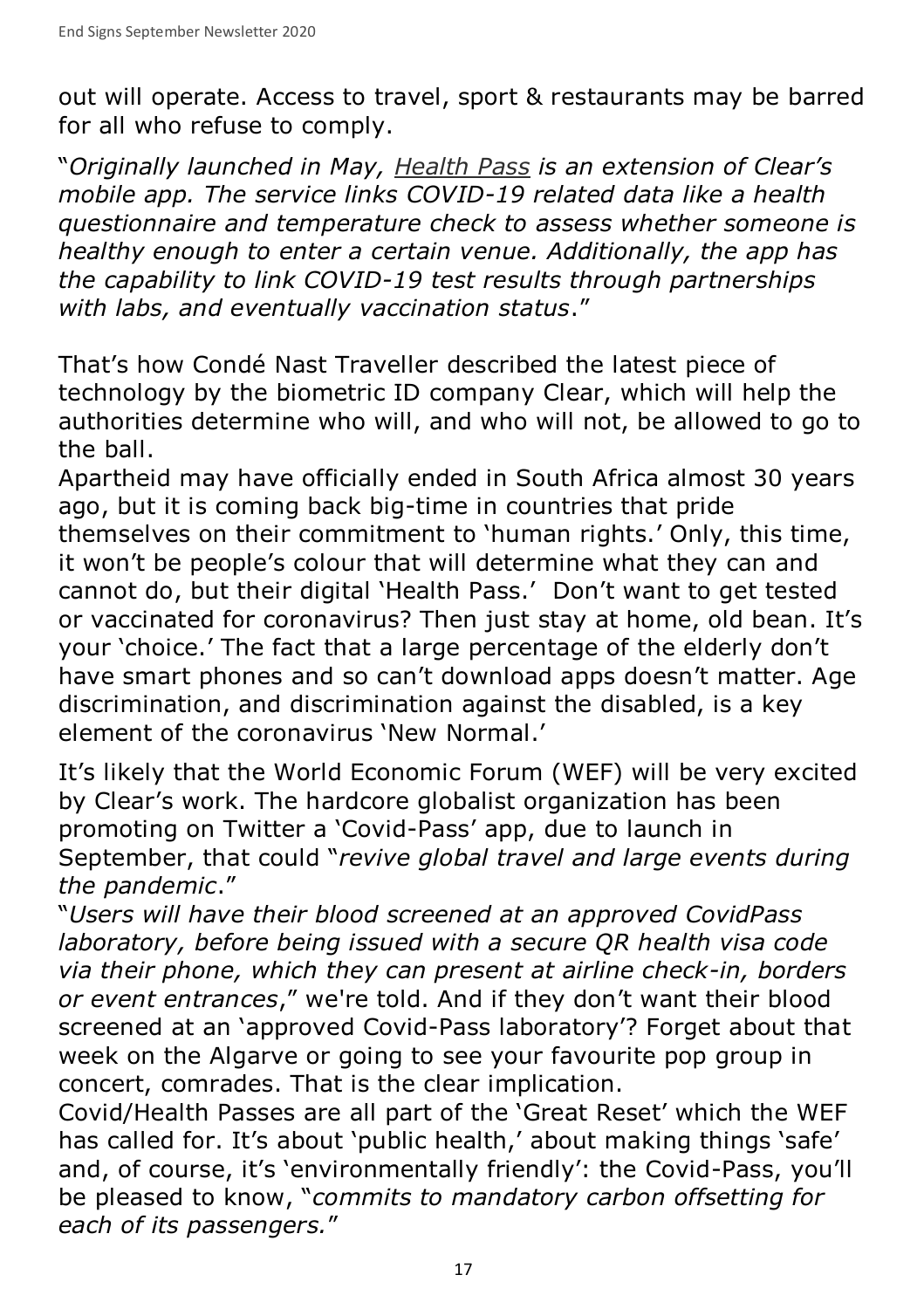The WEF presents the 'Great Reset' as a positive: in fact, if implemented, it will usher in a new, dark age of soul-destroying totalitarian tyranny. Important freedoms that we all took for granted will be lost. Spontaneity will be removed from our lives. The great irony is that George Orwell's 1984 never arrived in 1984, but in 2020, under the cover of authority's 'concern' over an upperrespiratory tract virus. Covid-19 could perhaps more accurately be called 'Covid-1984' for all the restrictive, authoritarian measures it has ushered in.

It's fairly obvious now that in the country's most tightly hitched to the globalists' agenda, the sterile anti-human 'New Normal' of social distancing, mandatory mask wearing and the use of biometric Health/Covid passes is meant to be permanent. Last week we heard that the English Premier League was looking at 'clinical passports,' as a way of getting fans back into stadiums.

And in May it was announced that Zara Phillips (daughter of Britain's Princess Anne) and her husband, ex rugby star Mike Tindall, had been signed up as "ambassadors" for a digital health passport app launched by a British technology company VST Enterprises (VSTE). To see where this is all going, we only have to look at China. There, freedom of movement is heavily dependent on 'health apps,' as the Guardian documented in April.

A few months ago the idea that access to travel, sports events, concerts, or even retail outlets could be restricted to those who had a 'Health App' and the 'right' results from various tests, would have seemed totally far-fetched. But so too would almost everything that has happened this year in the UK, and beyond.

#### **Privacy-loving Germany launches coronavirus track- andtrace app – how does it hold up?** RT.Com

Who could have predicted that the authorities would threaten to lock down entire parts of that country – or even the whole country – with minimal notice, on account of the results of unreliable tests? And, even more incredibly, that large sections of Britain's population, including many of the Left who were telling us early in 2020 what an "extremist" UK premier Boris Johnson was, would go along with it!

There are signs in the last few days that people are at long last beginning to wake up to what is going on. But is it too late? Only by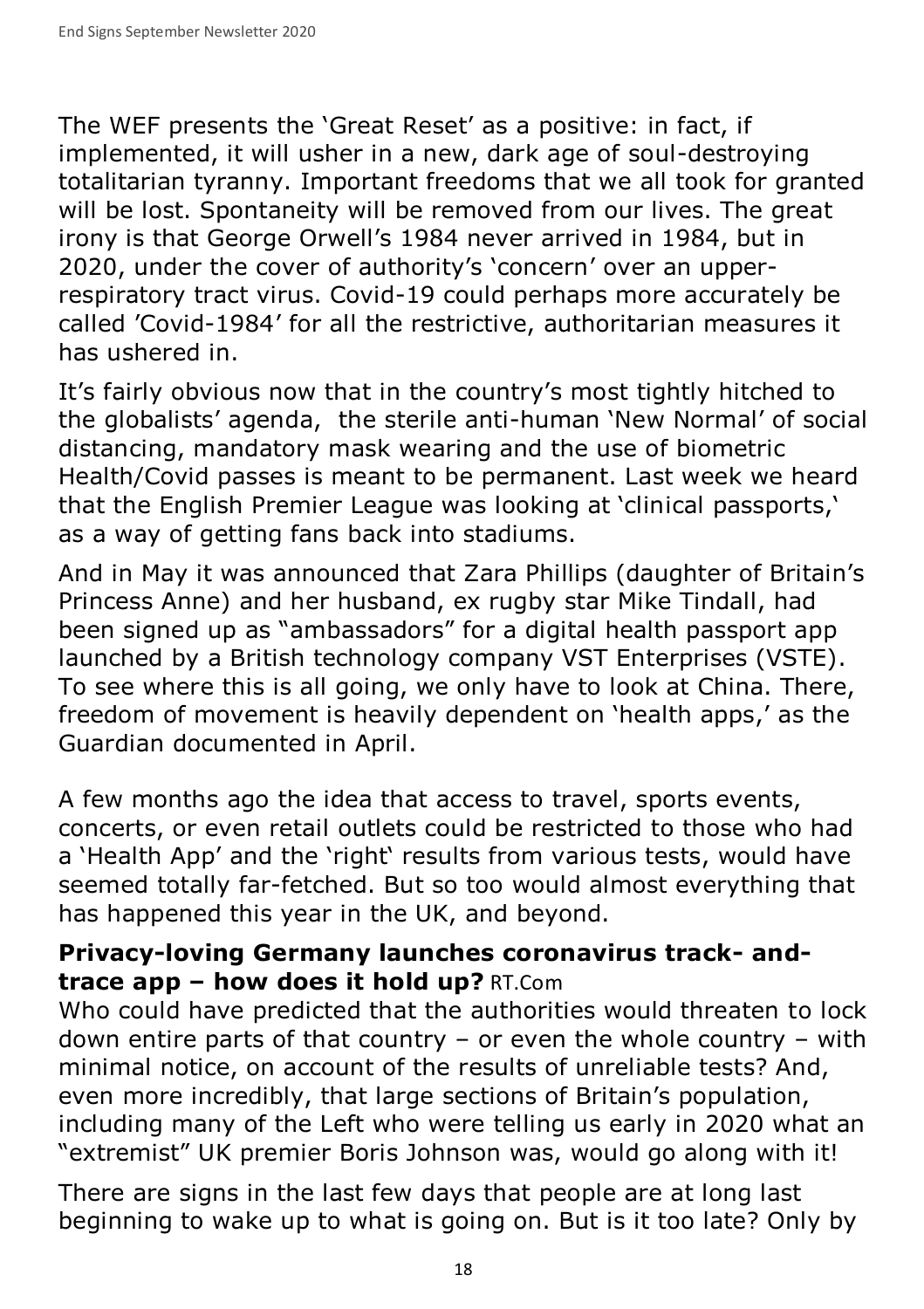mass non-compliance with the 'New Normal' can we get our old lives back. The World Economic Forum and all others pushing a new, hitech version of apartheid need to be told in no uncertain terms where to get off. For the world they are trying to create really is too awful to contemplate.

## **Hydroxychloroquine success?**

Yesterday President Trump had one of HIS posts removed by Twitter and Facebook. The post was by a large group of physicians, showing that by using hydroxychloroquine they were curing 100% of patients they treated. That should erase any doubt that information is being withheld by those clinging to control. https://www.endtimesnews.org.uk

Is Joe Biden and many leading Democrats and past Democratic presidents taking this drug to protect themselves during the US Election – Trump has challenged Biden to take a blood test with him before having a televised debate!

 **A Final word from Dr Carrie Madej** (see Transhumanism v human https://youtu.be/62fiNbFGkm4 The Covid19 vaccine is a completely experimental vaccine that is an experiment to be given to the world. It will change our nature, by reprogramming stem cells through modified RNA developed by a researcher Derek Rossi (Moderna). This is being fast tracked to phase 2. In tests 100% patients got systemic side effects. No scientific data has been made available on these tests. Elon Musk and Ray Kurzweil (chairman of Google) selfprofessed transhumanists along with other leading proponents. This vaccine can be self- administered by 'band-aid' supplied by Amazon or other on-line groups. The third part of the process is called "Hydrogell" developed by US Government. It is 'nano-technology' and enables AI connection which can then alter our thoughts, feelings, and actions. It will also act like emails, sending and receiving information. By any definition this vaccine will affect our DNA.

US Military, DARPA, Bill & Gates Melinda Foundation (Eugenics & Gene extinction technology to exterminate species and humans using mosquito's in Africa) are all involved. Under US Law, Big Pharma has no liability for any problems and therefore have no interest in making a safe vaccine".

**\*\*\*\*\*\*\*\*\*\*\*\*\*\*\*\*\*\*\*\*\*\*\***